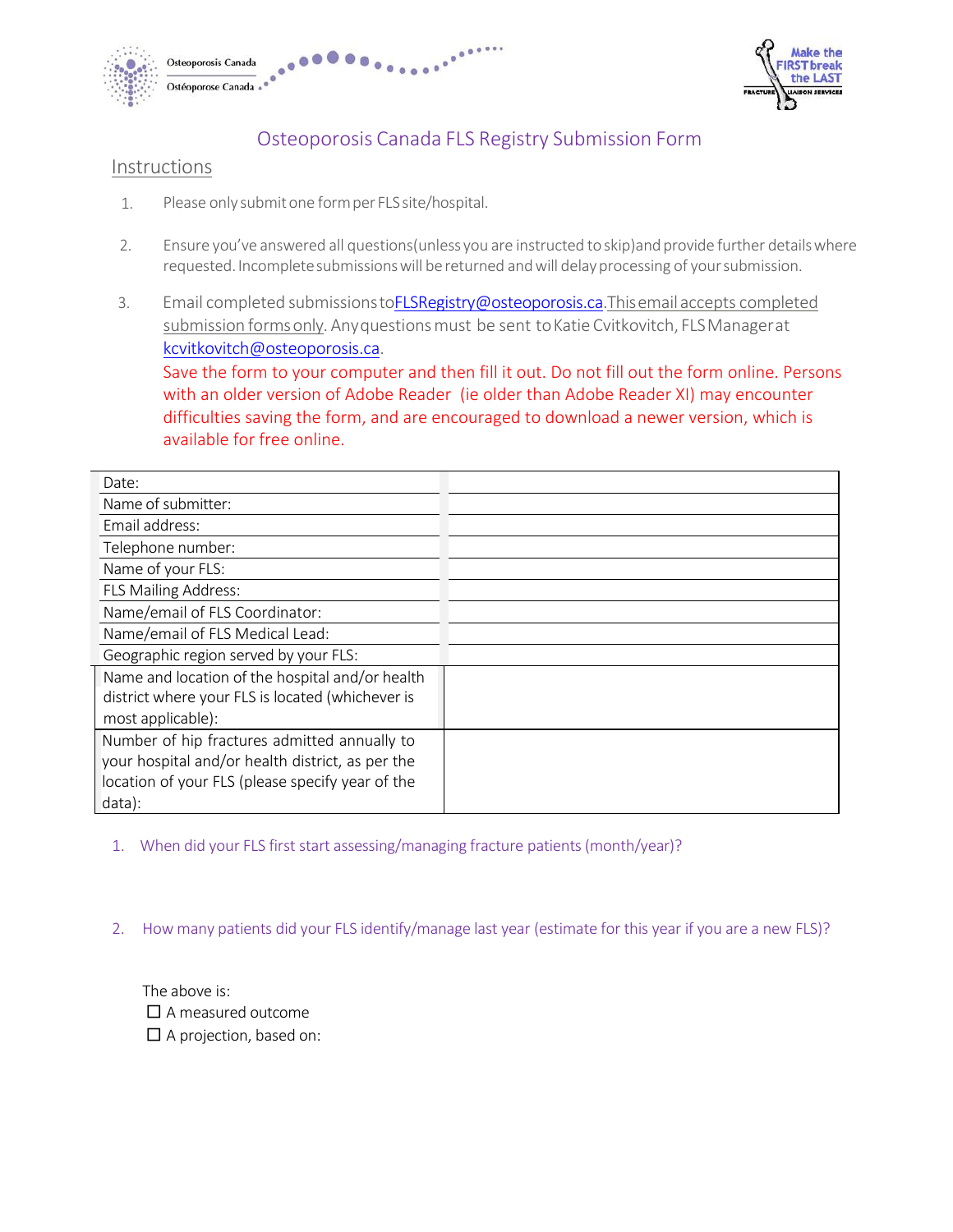## 3. Are the majority of patients enrolled in your FLS a result of:

 $\square$  A. Referrals received from one of the fracture patient's clinicians

(e.g. patient's own orthopaedic surgeon, family physician, emergency room nurse/physician, OPD nurse)

#### OR

 $\square$  B. Pro-active case-finding of fracture patients directly from:

☐Hospital's orthopaedic department

 $\Box$ Inpatient only

□Outpatient only

☐Both inpatient and outpatient

☐Administrative database (please describe):

☐Other (please describe):

#### Eligible patients

4. How does your FLS define "fragility fracture"? (please describe):

 $\square$  Our FLS does not distinguish fractures as fragility or not (all fractures, traumatic or fragility, are enrolled).

#### 5. Fracture types included and/or fracture types excluded.

For spine fractures, please specify clinical (i.e. presenting symptomatically) or radiologic (i.e. incidental finding on x-rays done for other purposes, e.g. chest x-rays) or both clinical and radiologic.

- a. Fracture types included, (please list): AND/OR
- b. Fracture types excluded, (please list):
- 6. Age criteria (e.g. > 50 yo):
- 7. Sex criteria (e.g. female only):
- 8. Is your FLS restricted to treatment naïve patients?  $\Box$  Yes  $\Box$  No Comments:
- 9. Are there any other exclusion criteria? (please list):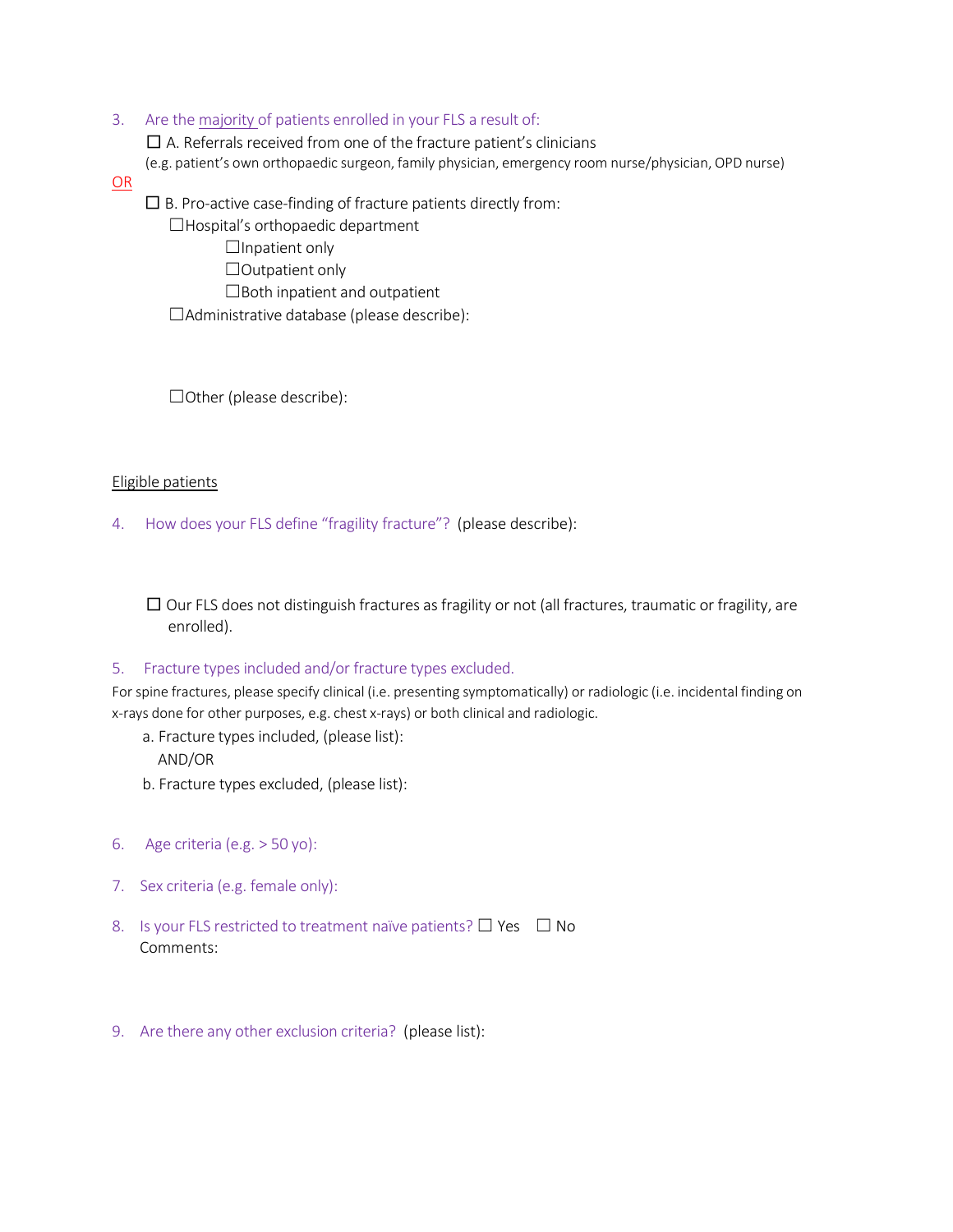## FLS staff

## 10. Who are the members of your FLS team?

List roles below (e.g. FLS coordinator, clerical assistant, medical lead, osteoporosis specialists, etc.)

| Role/position | Main responsibilities | Number of persons<br>doing this<br>role/position |
|---------------|-----------------------|--------------------------------------------------|
|               |                       |                                                  |
|               |                       |                                                  |
|               |                       |                                                  |
|               |                       |                                                  |
|               |                       |                                                  |
|               |                       |                                                  |

#### 11. In your FLS, who coordinates the osteoporosis care for fracture patients?

 $\square$  A dedicated FLS coordinator who is allocated exclusively to the FLS functions. Please specify the number of full time equivalents (FTE):

Please describe any non-FLS duties of the FLS coordinator:

 $\square$  The FLS functions are shared among existing hospital personnel (please describe):

 $\square$  Other (please describe):

#### 12. What is the background of the FLS coordinator(s):

 $\Box$  Nurse practitioner  $\Box$  Registered practical nurse (RPN) / Licensed practical nurse (LPN)

 $\Box$  Registered nurse  $\Box$  Other, please specify:

 $\Box$  Our FLS does not have a dedicated FLS coordinator

#### Fracture patient identification directly from the orthopaedic inpatient ward

- 13. Does your FLS do pro-active case finding of fracture patients admitted to the hospital's orthopaedic inpatient ward? ☐ Yes ☐ No *If no, skip questions 14-16 and proceed to question 17.*
- 14. From the patients admitted to the orthopaedic inpatient ward, your FLS pro-actively identifies:

 $\Box$  Hip fractures only

- $\square$  All of the fracture types as indicated in question 5
- □ Other, please list: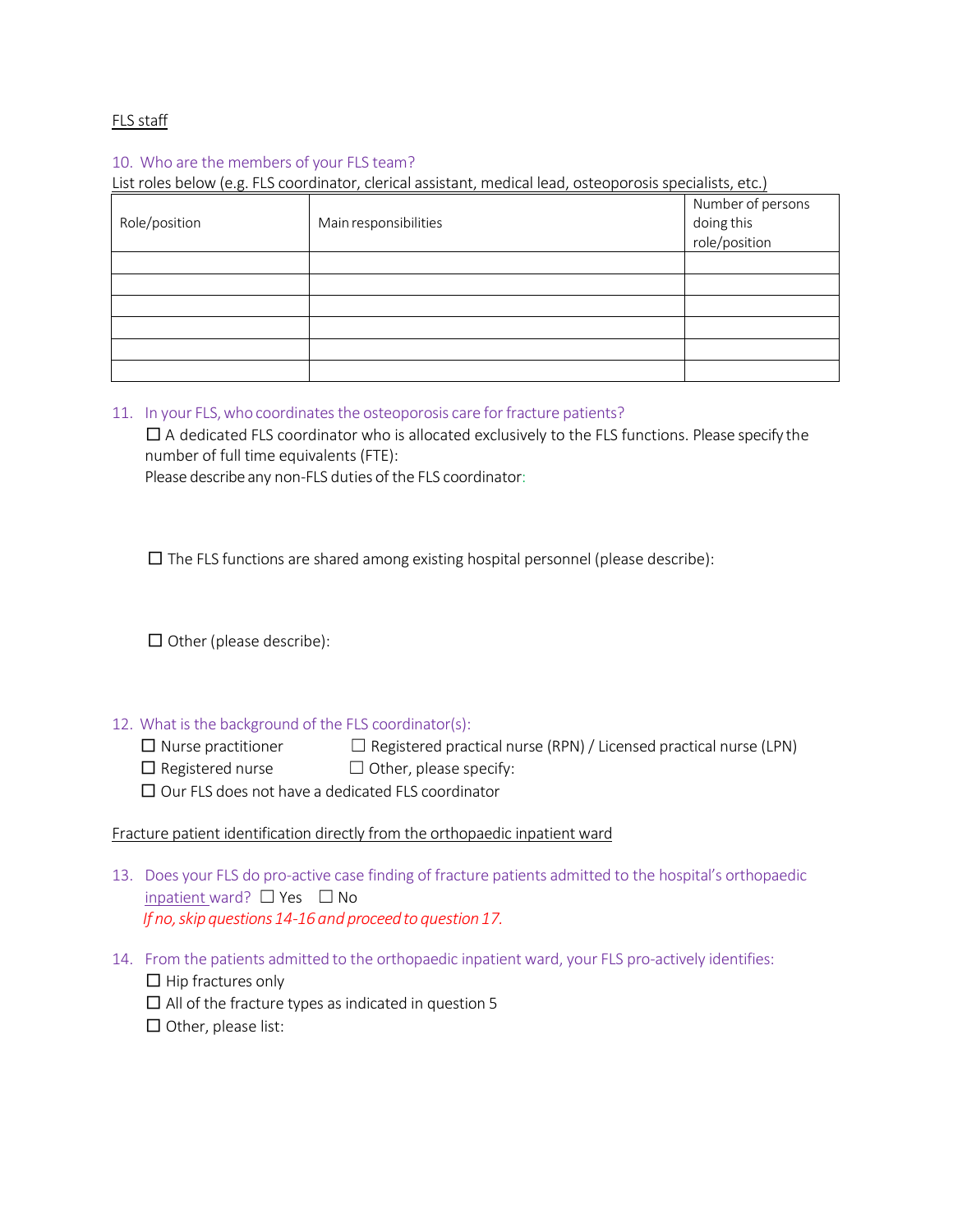15. Click the single most common mechanism for identifying hip fracture patients enrolled in your FLS

 $\square$  The dedicated FLS coordinator identifies the hip fracture patients admitted to the orthopaedic inpatient ward (click the most common option only )

 $\square$  in-person on the orthopaedic ward

- $\square$  when the hip fracture patients are seen in follow-up in the outpatient orthopaedic clinic
- $\square$  working from an administrative database. Please describe:

 $\square$  Referral to the FLS coordinator. Please specify who is responsible for initiating these referrals:

 $\square$  Referral to the osteoporosis specialist/clinic. Please specify who is responsible for initiating these referrals:

 $\square$  Physician working for the Osteoporosis/Metabolic Bone Disease Clinic identifies admitted hip fracture patients through frequent visits to the orthopaedic inpatient ward or through an administrative database. Please provide details:

 $\square$  Inpatient ward clerk through a standardized order set referring the patient automatically and directly to the FLS coordinator or a pre-determined osteoporosis expert or osteoporosis specialty team. Please describe the process and provide a copy of the standardized order set.

 $\square$  Surgical/orthopaedic nurses working on the orthopaedic inpatient ward are all responsible for the identification of the hip fracture patients Please describe the process:

 $\square$  Other (please describe):

16. How many hip fracture patients did your FLS enroll last year (or estimated for this year if you are a new program)?

The above is: □ A measured outcome  $\square$  A projection, based on: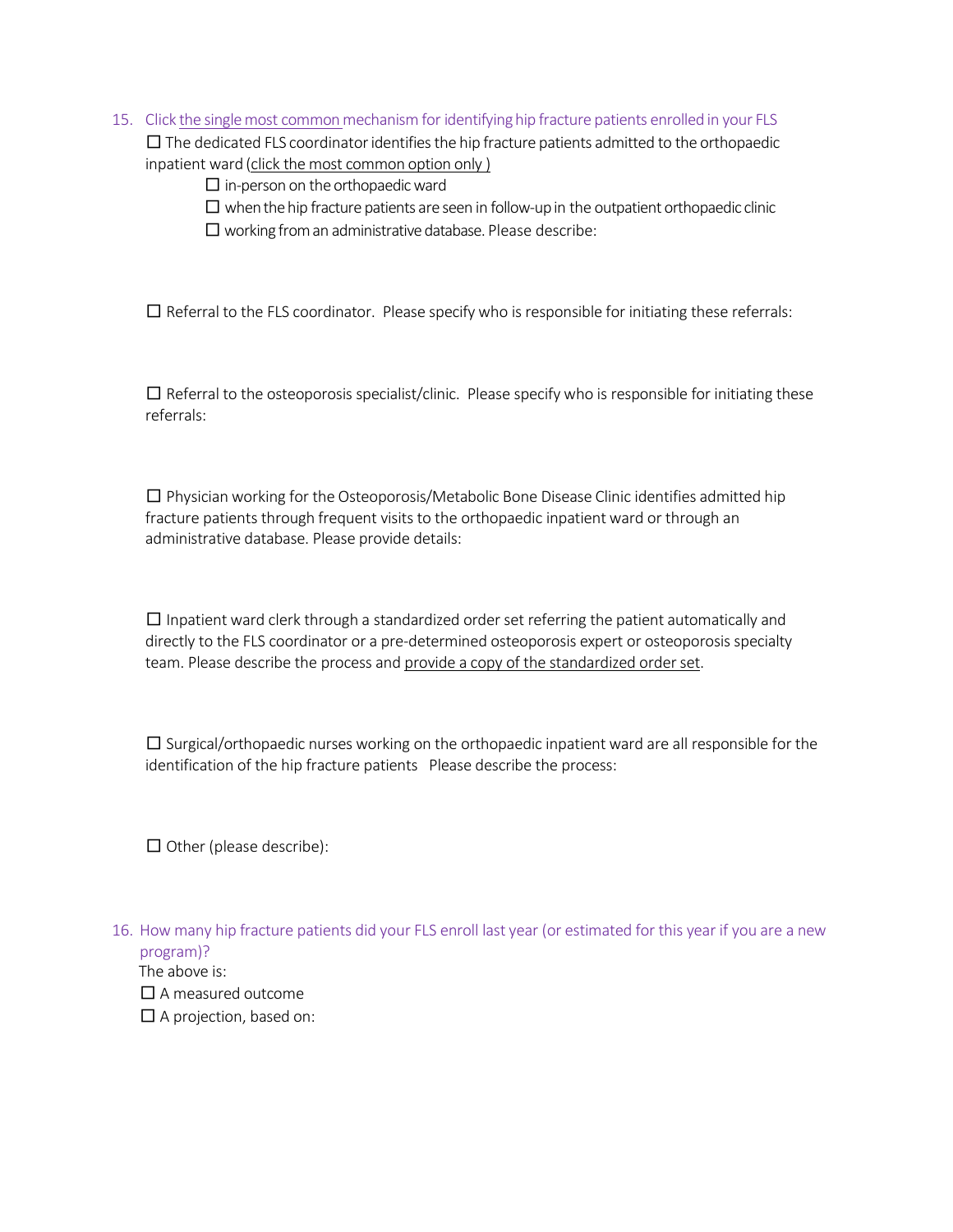## Fracture patient identification directly from the orthopaedic outpatient clinics

- 17. Does your FLS do pro-active case finding of fracture patients seen in the hospital's outpatient orthopaedic/fracture clinics? ☐Yes ☐No *If no, skip questions 18-22 and proceed to question 23.*
- 18. How many half day orthopaedic/fracture outpatient clinics are held at your hospital in a typical week?
- 19. Your FLS does pro-active case finding of fracture patients for:

 $\square$  ALL of the outpatient orthopaedic/fracture clinics at your hospital

 $\square$  Some but not all of the outpatient orthopaedic/fracture clinics at your hospital. Please indicate how many half day clinics are covered by your FLS:

- 20. From the patients seen in the orthopaedic outpatient clinics, your FLS pro-actively identifies:  $\square$  All the fracture types as indicated in question 5  $\square$  Some but not all of the fracture types as indicated in question 5. Please specify:
- 21. In your FLS, who identifies the orthopaedic outpatient clinic fracture patients? Choose the single most common source of fracture patients enrolled in your FLS from orthopaedic outpatient clinics.  $\square$  The dedicated FLS coordinator himself/herself (select one only)

 $\square$  in person when they see the patient in the orthopaedic clinics

 $\square$  through an administrative database. Please describe the process:

 $\square$  Referral to the FLS coordinator. Please specify who is responsible for initiating these referrals:

 $\square$  Referral to an osteoporosis specialist/clinic. Please specify who is responsible for initiating these referrals:

 $\square$  The identification of fracture patients from orthopaedic outpatient clinics is shared by existing hospital personnel. Please specify:

 $\Box$  Other (please describe):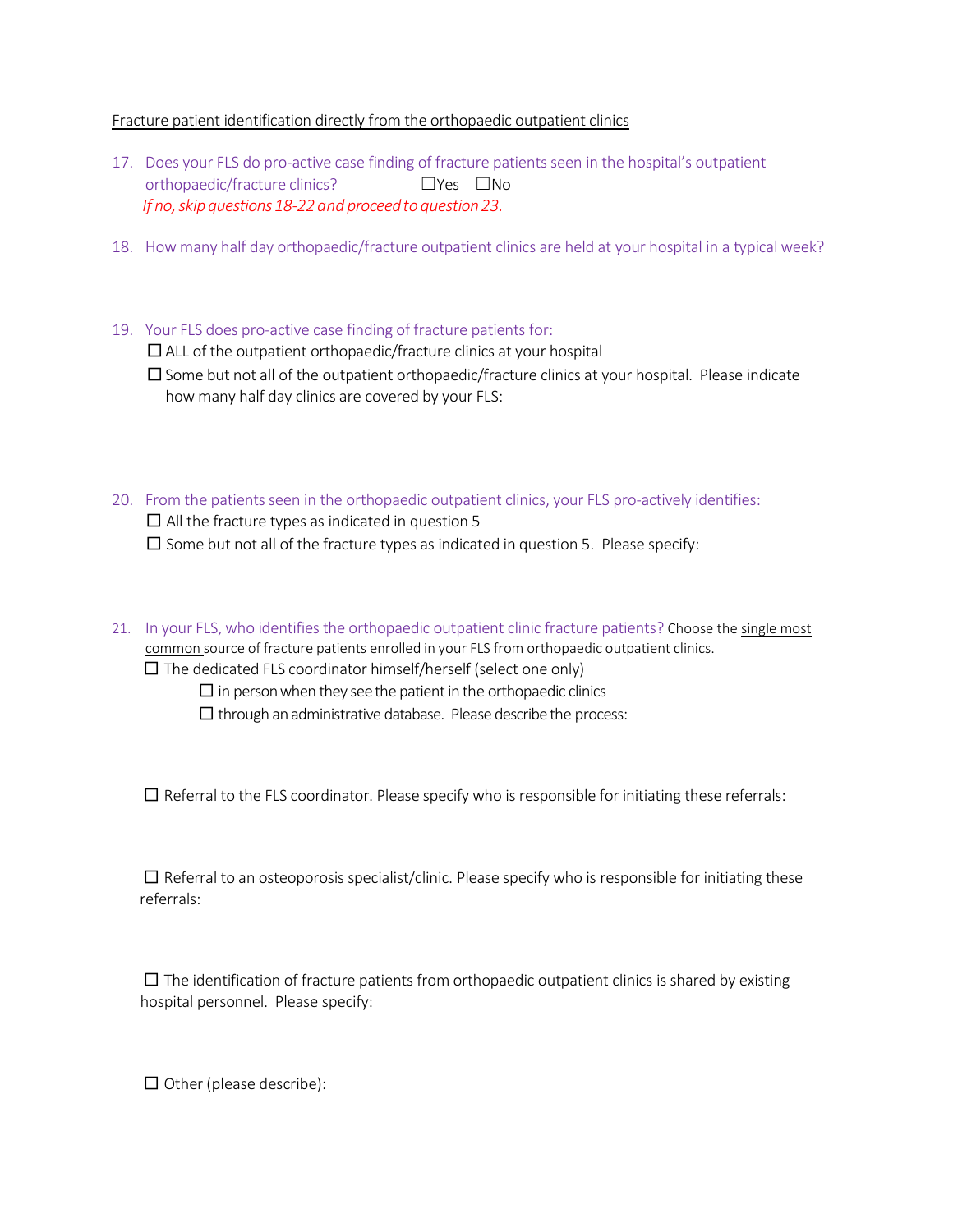22. Please describe the identification process for the outpatient orthopaedic clinic fracture patients in more detail.

#### Fracture patients identified directly from an administrative database

- 23. Does your FLS do pro-active case finding of fracture patients directly from an administrative database? □ Yes ☐No *If no, skip questions 24-27 and proceed to question 28.*
- 24. Please describe the administrative database used:
- 25. Who is responsible for the initial identification of the fracture patients from the database?
	- $\square$  The dedicated FLS coordinator
	- $\square$  The orthopaedic surgeon
	- $\square$  The Osteoporosis/Metabolic Bone Disease specialist
	- $\square$  Other (please describe):

## 26. Who is responsible for the first contact with the fracture patients?

- $\square$  The dedicated FLS coordinator
- $\square$  The orthopaedic surgeon
- $\square$  The Osteoporosis/Metabolic Bone Disease specialist
- $\square$  Other (please describe):

## 27. Please describe the process of identification/capture of patients in more detail:

## Pro-active case finding of non-spine fracture patients in locations other than orthopaedic services or an administrative database

- 28. Does your FLS do pro-active case finding of non-spine fracture patients from a location other than orthopaedic services or an administrative database? □Yes □No *If no, skip questions 29-31 and proceed to question 32.*
- 29. Please describe the location/setting where pro-active case finding of non-spine fracture patients occurs: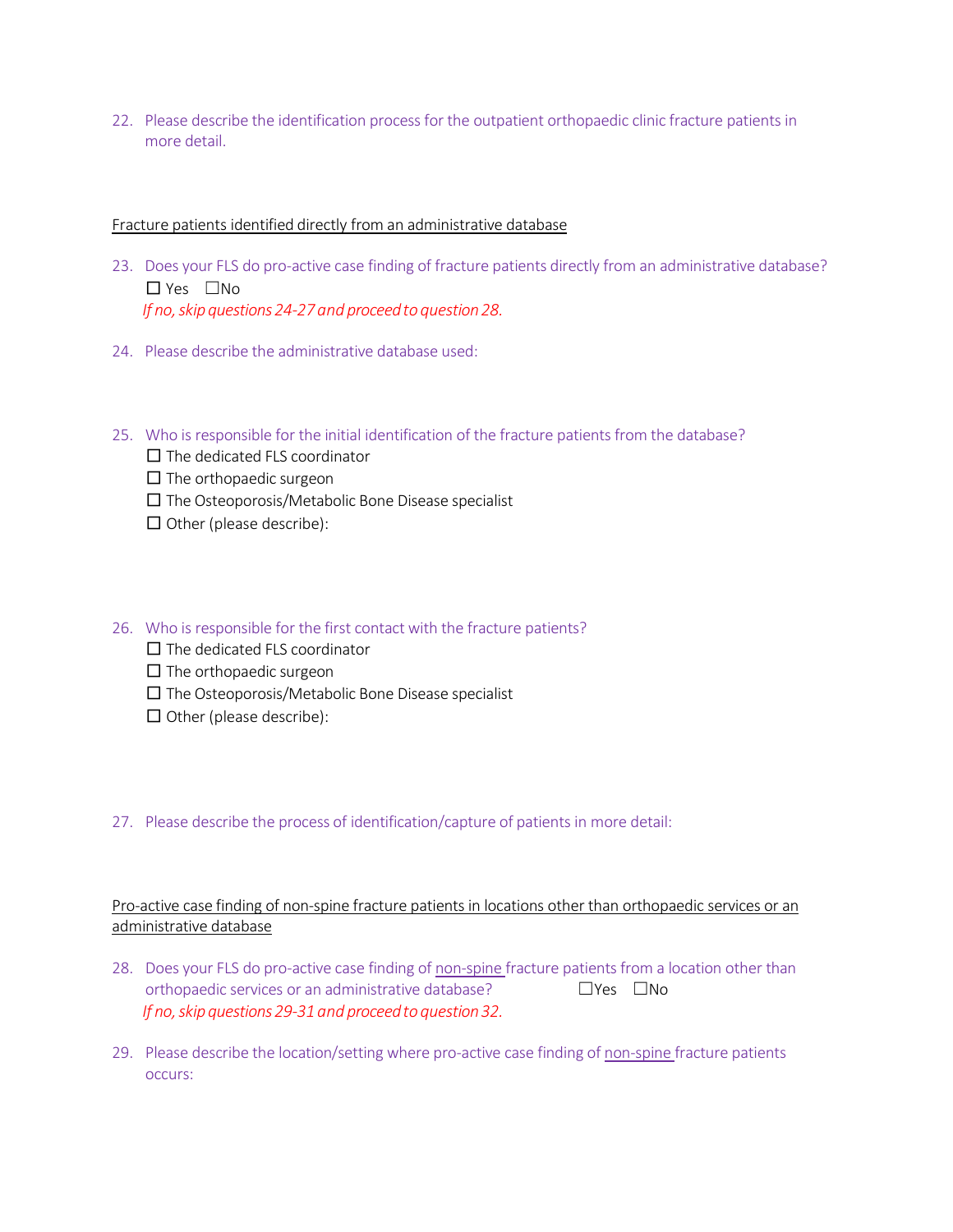30. In your FLS, who identifies the fracture patients? Choose the most common option only.  $\square$  The dedicated FLS coordinator himself/herself in person at the medical clinic. Please specify the location/type of clinic:

 $\square$  Referral to the FLS coordinator. Please specify who is responsible for initiating these referrals:

 $\square$  Referral to the Osteoporosis/Metabolic Bone Disease specialist. Please specify who is responsible for initiating these referrals:

 $\Box$  Other (please describe):

31. Please describe the case-finding process of your FLS in detail:

#### Vertebral fractures

- 32. Does your FLS assess/manage vertebral fracture patients? □ □ Pes □No *If no, skip question 33 and proceed to question 34.*
- 33. How does your FLS identify vertebral fracture patients? Click all that apply. (This question carries on to the next page)  $\square$  Referral of vertebral fracture patients to the FLS coordinator. Please specify who is responsible for initiating these referrals:

 $\square$  Referral of vertebral fracture patients to the Osteoporosis/Metabolic Bone Disease Clinic. Please specify who is responsible for initiating these referrals:

 $\square$  Spine X-rays are routinely done for all fragility fracture patients seen by our FLS to determine if they have prevalent vertebral fractures

 $\square$  VFA (Vertebral Fracture Assessment) is part of the routine BMD completed for all fracture patients assessed/managed by our FLS

 $\square$  New clinical/symptomatic vertebral fracture patients are pro-actively identified when they present in the following departments of our hospital (click all that apply):

 $\square$  Emergency department (please describe):

 $\square$  Inpatient orthopaedic ward (please describe):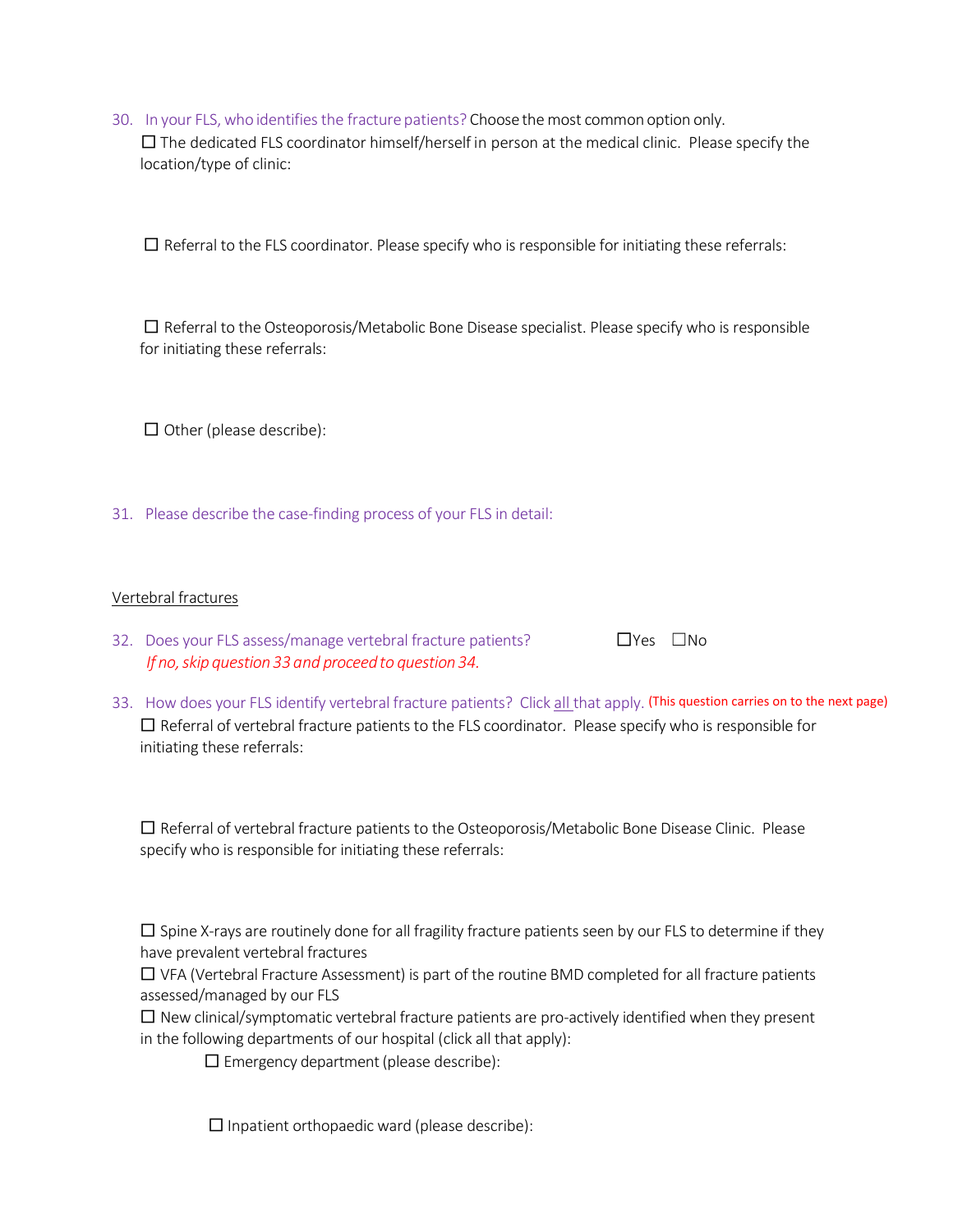$\square$  Outpatient orthopaedic clinic (please describe):

 $\square$  Inpatient medical ward (please describe):

 $\square$  Other (please describe):

 $\square$  The FLS coordinator pro-actively screens ALL of the diagnostic imaging reports that are issued by the hospital's Diagnostic Imaging Department (irrespective of who requested the diagnostic imaging study). Please describe the process in detail:

Please indicate which of the following diagnostic imaging reports are screened by your FLS coordinator:  $\Box$  Thoracic spine X-rays

☐L umbar spine X-rays

□Chest X-rays

 $\Box$  VFA as part of the BMD (our hospital's BMD unitdoes not have VFA capability  $\Box$ )

**☐** CT spine (our hospital does not have CT scanner **☐**)

□CT chest/abdomen (our hospital does not have CT scanner **☐**)

□MRI spine (our hospital does not have MRI **☐**)

□MRI chest/abdomen (our hospital does not have MRI **☐**)

 $\Box$  Other method (please describe):

#### Interventions within the FLS

34. In your FLS, are all identified fracture patients referred automatically and directly to a pre-determined Osteoporosis/Metabolic Bone Disease Clinic or osteoporosis specialist for their investigations and osteoporosis management? □ No □ Yes Please describe the process:

## 35. In your FLS, who orders the BMD test? Choose the most common option only.

 $\square$  Nurse practitioner FLS coordinator

 $\square$  Registered nurse FLS coordinator

 $\square$  Osteoporosis/Metabolic Bone Disease specialist (may include family physician working for the pre-determined Osteoporosis/Metabolic Bone Disease Clinic)

 $\Box$  Orthopaedic surgeon, coordinated by the FLS coordinator

- $\square$  Orthopaedic surgeon, at his/her discretion
- $\square$  Patient's own family physician or primary care nurse practitioner
- $\Box$  Other (please describe):

□ Our FLS does not order BMDs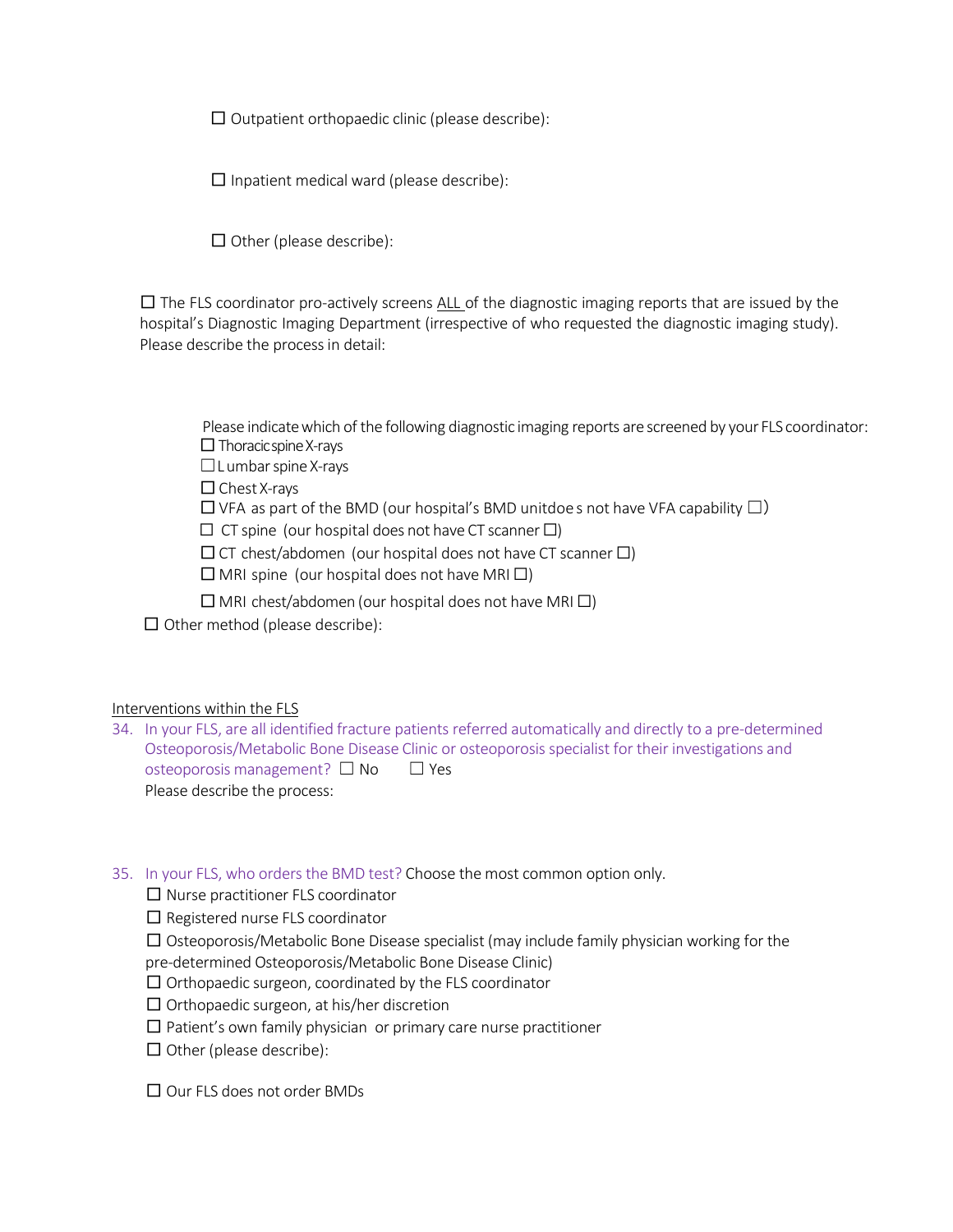- 36. In your FLS, are spine X-rays or VFA (Vertebral Fracture Assessment through BMD) routinely done as part of the fracture risk assessment? □Yes □No
- 37. In your FLS, what method is used to determine which fragility fracture patients need a first line prescription osteoporosis medication?

 $\square$  All captured fragility fracture patients are recommended for osteoporosis treatment.

 $\square$  Our FLS only assesses/manages hip fracture patients. All of our fragility hip fracture patients are recommended for osteoporosis medication.

 $\square$  Our FLS refers all of the fragility fracture patients automatically to an osteoporosis specialist or Osteoporosis/Metabolic Bone Disease Clinic. Treatment recommendation is left at their discretion.  $\square$  Patients who are deemed "high risk" as per CAROC are recommended for osteoporosis medication (BMD testing is required for non-hip, non-spine fracture patients). Please specify who is responsible for determining the patient's fracture risk in your FLS:

 $\square$  Patients who are deemed "high risk" as per FRAX with BMD are recommended for osteoporosis medication. Please specify who is responsible for determining the patient's fracture risk in your FLS:

 $\square$  Patients who are deemed "high risk" as per FRAX without BMD are recommended for osteoporosis medication. Please specify who is responsible for determining fracture risk for your FLS:

 $\square$  We leave the fracture risk determination to the radiologist who interprets the patient's BMD results. The patient's family physician makes the decision to initiate osteoporosis treatment based on the BMD report issued by the hospital/diagnostic imaging service.  $\Box$  Other method (please describe):

 $\square$  Our FLS does not provide treatment recommendation

38. In your FLS, who prescribes the osteoporosis medication? Choose the most common option only.

 $\square$  Nurse practitioner FLS coordinator

 $\square$  Registered nurse FLS coordinator

 $\square$  Osteoporosis/Metabolic Bone Disease specialist (may include family physician working for the predetermined Osteoporosis/Metabolic Bone Disease Clinic)

 $\square$  Orthopaedic surgeon, coordinated by the FLS coordinator

 $\square$  Orthopaedic surgeon, at his/her discretion

 $\square$  Patient's own family physician or primary care nurse practitioner

 $\square$  Other (please describe):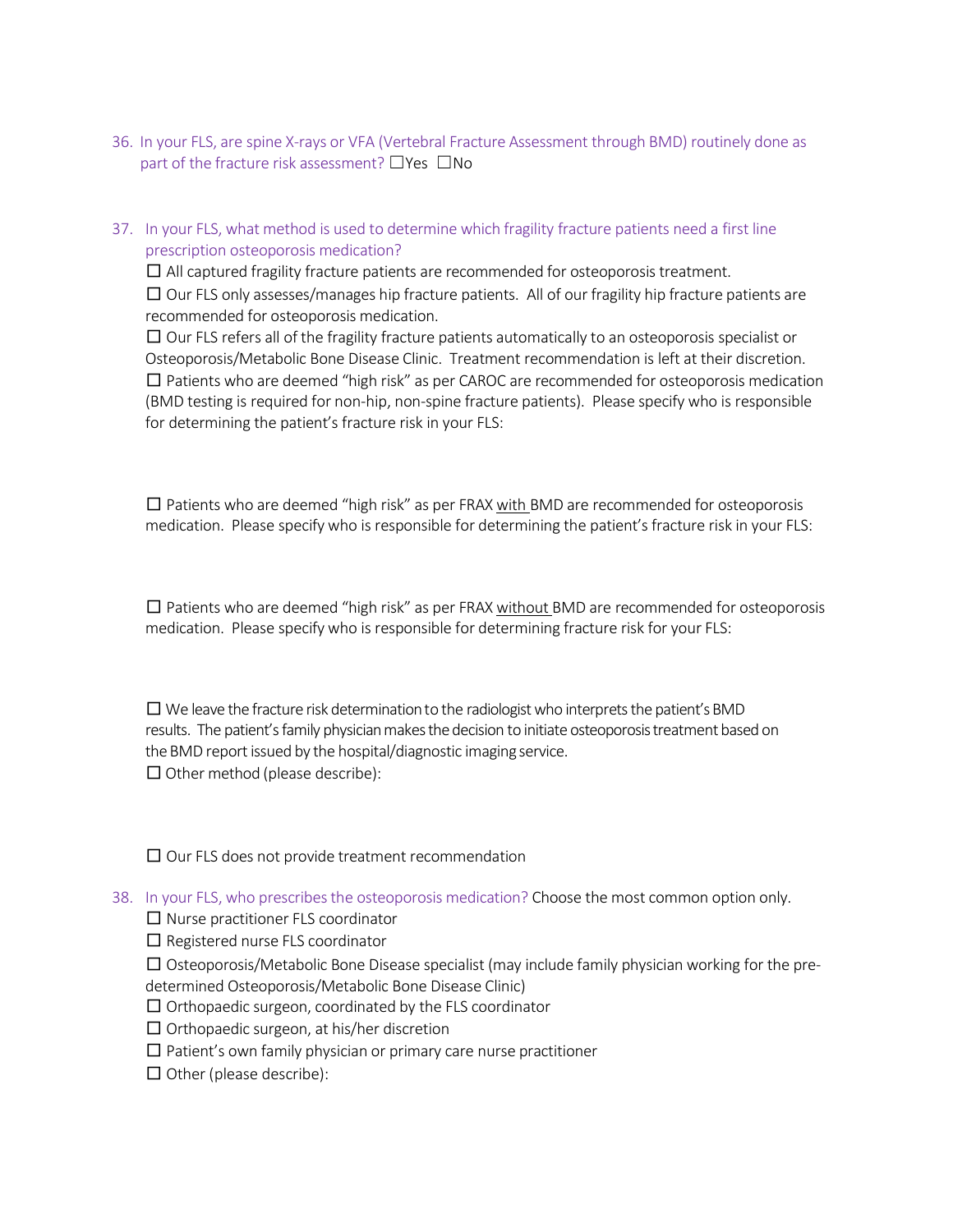## Communications with the patient's primary care provider

39. What is included in your FLS's letter/report to the patient's primary care provider? Click all that apply:

 $\square$  Results of all investigations performed by the FLS

 $\square$  A determination of the patient's fracture risk

 $\square$  Treatment initiated and/or recommended for this patient

 $\square$  Our FLS refers all fracture patients automatically to an osteoporosis specialist/clinic. The letter goes directly from the osteoporosis specialist/clinic to the patient's primary care provider.

 $\square$  The BMD report which is sent to the family physician serves as our final communication to the patient's family physician

 $\Box$  Our FLS does not issue a report to the patient's primary care provider.

 $\Box$  Other (please describe):

40. Please provide us with a sample of a letter to a family physician with all personal data removed. Sample letter attached: □ Yes □No

## Patient follow-up

41. How many times does your FLS follow-up with patients?

☐None

 $\square$ Single follow-up. When (e.g. 3 months after initial visit):

 $\Box$ In person

 $\square$ By phone

 $\Box$ Multiple follow-ups. When (e.g. 3, 9 months after initial visit):

 $\Box$ In person

 $\Box$ By phone

 $\square$  Our fracture patients are all referred to an osteoporosis specialist or Osteoporosis/Metabolic Bone Disease Clinic and follow up is left at the specialist's discretion.

## Outcome measurements

- 42. Does your FLS record/collect and maintain data (e.g. Excel dataset) to monitor your model's effectiveness at closing the post-fracture care gap?  $\Box$  Yes  $\Box$  No
- 43. What outcomes are you monitoring for your FLS (e.g. proportion of enrolled patients who get BMD testing, proportion of enrolled patients initiated on treatment, etc.)? Click all that apply.

☐None

☐BMD completion

☐Completed fracture risk assessment as per FRAX or CAROC

 $\Box$ Treatment initiation

 $\square$  For all fracture patients, whether deemed high risk or moderate risk. Please specify method:

 $\square$  For "high risk" fracture patients only. Please specify method:

☐Treatment compliance

☐Subsequent fractures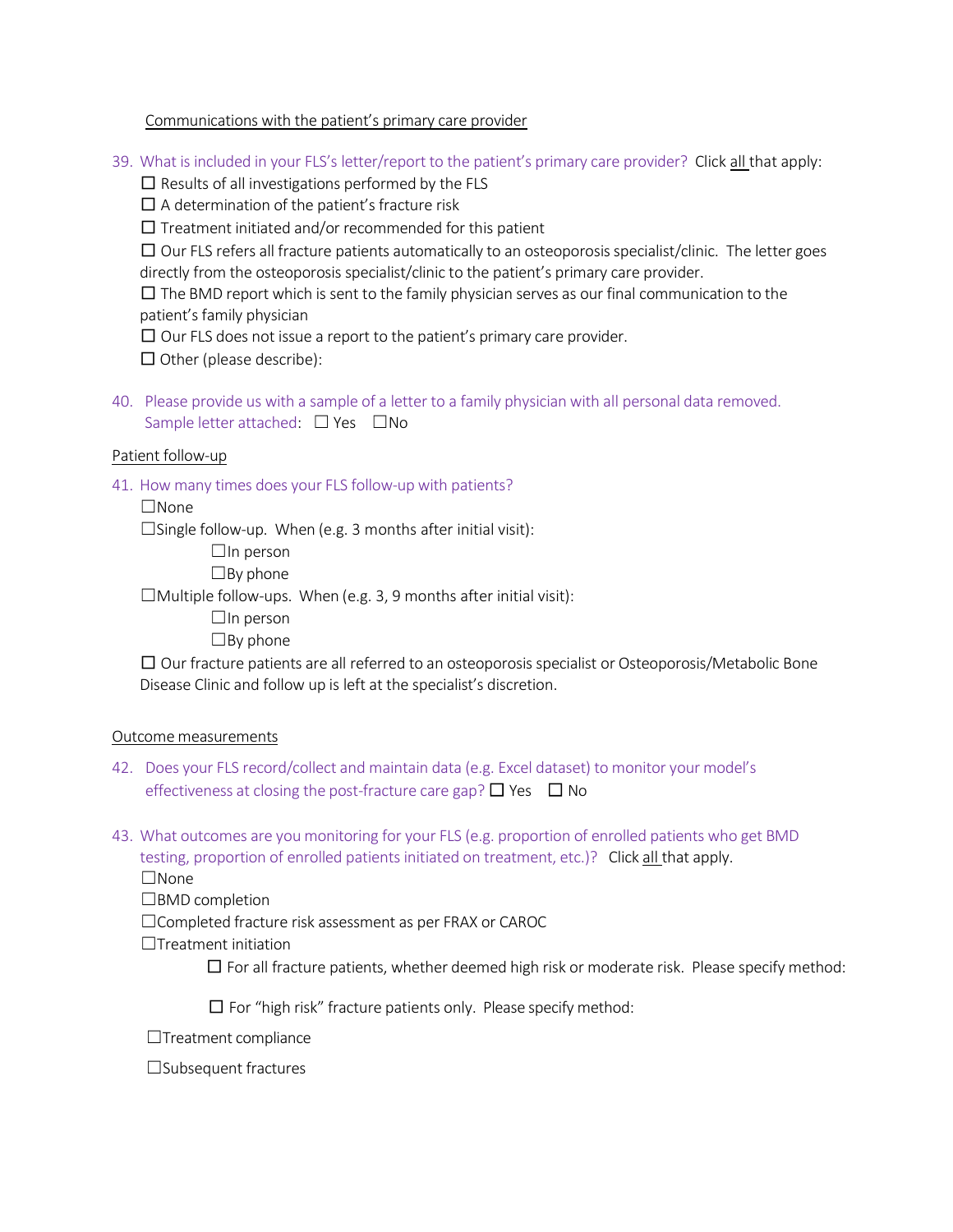- 44. Is there an audit system in place comparing your FLS's annual number of enrolled fracture patients to the total number of fracture patients seen annually at your hospital?  $\square$ Yes  $\square$ No Please describe:
- 45. Any further details you may wish to provide about any of the above questions (1-44). Please be specific:

46. Please send any documents (e.g. medical directive, algorithm, etc.) that you feel might support your submission. They will be reviewed if needed. Additional documents are attached  $□Yes$   $□No$ 

## Funding issues/challenges

## 47. How is your model funded?

 $\square$  Integrated within existing services. Please elaborate:

 $\square$  Dedicated hospital/government funding for the FLS (e.g. to cover the dedicated FLS coordinator's salary)

 $\square$  Permanent/core funding

 $\square$  Temporary funding. What is the projected funding end date and do you have a plan to obtain longer term funding for your FLS?  $\Box$  No  $\Box$  Yes Please provide details:

 $\square$  Research grant funding. What is the projected funding end date and do you have a plan to obtain longer term funding for your FLS?  $\Box$  No  $\Box$  Yes Please provide details:

Is your research project an RCT with a no-FLS control arm? ☐Yes ☐No  $\square$  Philanthropic grant funding. What is the projected funding end date and do you have a plan to obtain longer term funding for your FLS?  $\Box$  No  $\Box$  Yes Please provide details:

 $\square$  Other, please describe, including projected funding end date and any plans to obtain longer term funding: